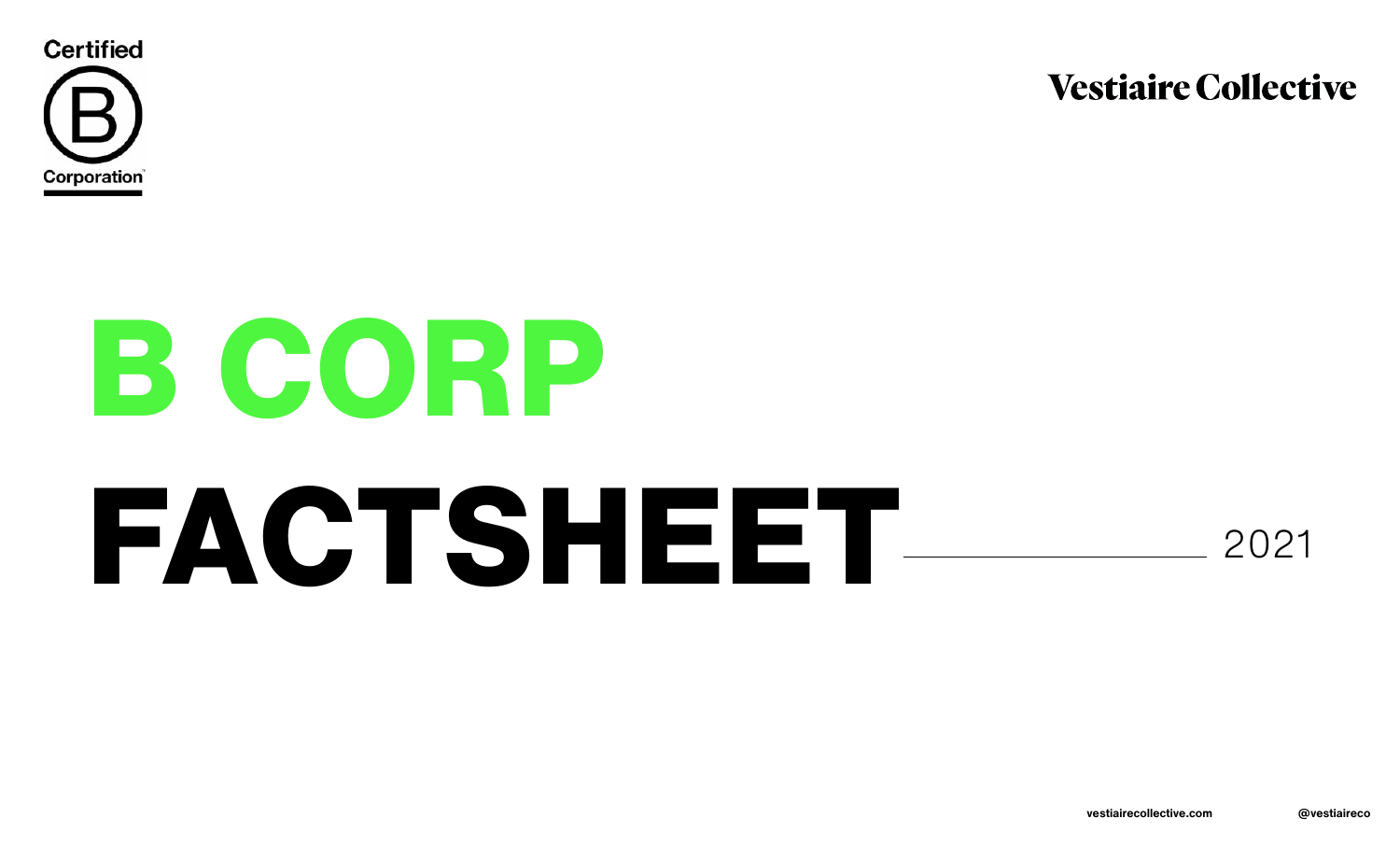

# Vestiaire Collective's overview



| FIELD                                        | Resale platform for desirable fashion pionee                                                                                                                                                                                                                                                |
|----------------------------------------------|---------------------------------------------------------------------------------------------------------------------------------------------------------------------------------------------------------------------------------------------------------------------------------------------|
| <b>STAFF AND</b><br><b>OFFICES</b>           | 500+ employees in France, Germany, US, He<br>Core markets: Europe, US, Asia                                                                                                                                                                                                                 |
| WHO IS VC?                                   | Vestiaire Collective is the leading global app<br>as an alternative to the wasteful and harmfu<br>In concrete terms, Vestiaire Collective is a gli<br>3 million pre-owned fashion items.<br>Its strength lies in its global community come<br>quality and trust. Members can select to have |
| VESTIAIRE<br><b>COLLECTIVE</b><br>IN NUMBERS | 11 million members<br>Global platform with c. 80 countries of prese<br>Over 550,000 new listings per month<br>Over 3 million fashion items available online<br>7,000 brands available<br>In 2020, new listings and orders grew by c.1<br>The average basket size is about $300 \in$         |
| <b>SOCIAL IMPACT</b><br><b>FIGURES</b>       | Employees: 60% of women and 40% of me<br>Vestiaire Collective appointed a Chief Sustai<br>task forces including Ethnic diversity, LGBTC                                                                                                                                                     |



# **Vestiaire Collective**

neering a more sustainable fashion industry

5, Hong Kong & Singapore

app for desirable pre-owned fashion. It is dedicated to promoting the circular fashion movement mful practices of the fast-fashion industry.

a global app and digital platform that connects circular fashion buyers and sellers with over

ombined with a strong authentication process and Direct Shipping service, which guarantees have products authenticated at the Vestiaire Collective logistics hubs on three continents.

resence (buyer countries)

 $\sigma$  c.100%

men from over 48 nationalities

stainability and Inclusion officer in early 2020 and launched 5 employee Diversity and Inclusion BTQIA+, Women empowerment, Disability and Equal opportunity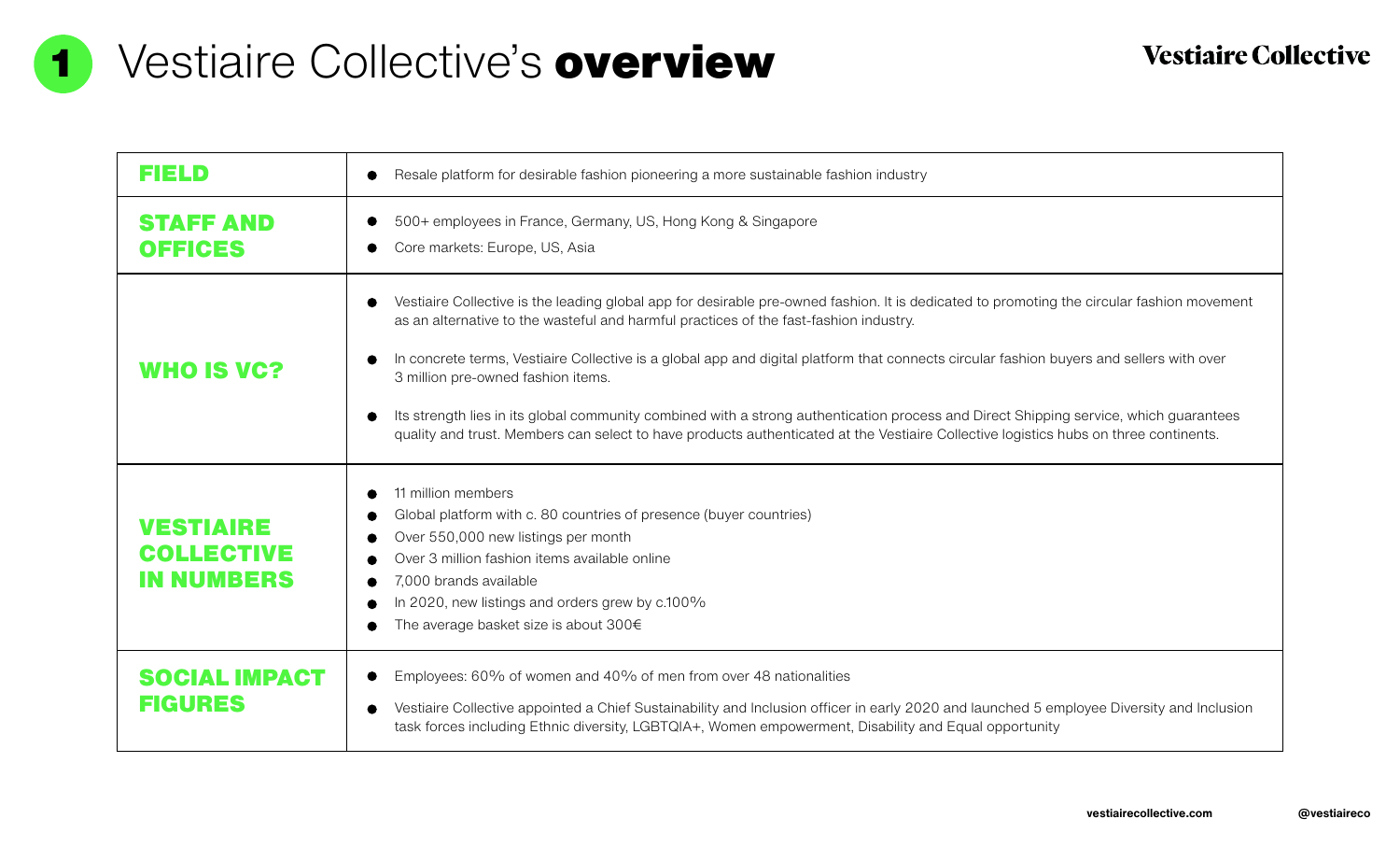

# Resale market's overview

Secondhand consumption is increasingly driven by sustainability and affordability

> 0% of respondents who identify the following reasons as drivers of their secondhand consumption







Strongly agree Slightly agree Neither agree or nor disagree Slightly disagree Strongly disagree

# **Vestiaire Collective**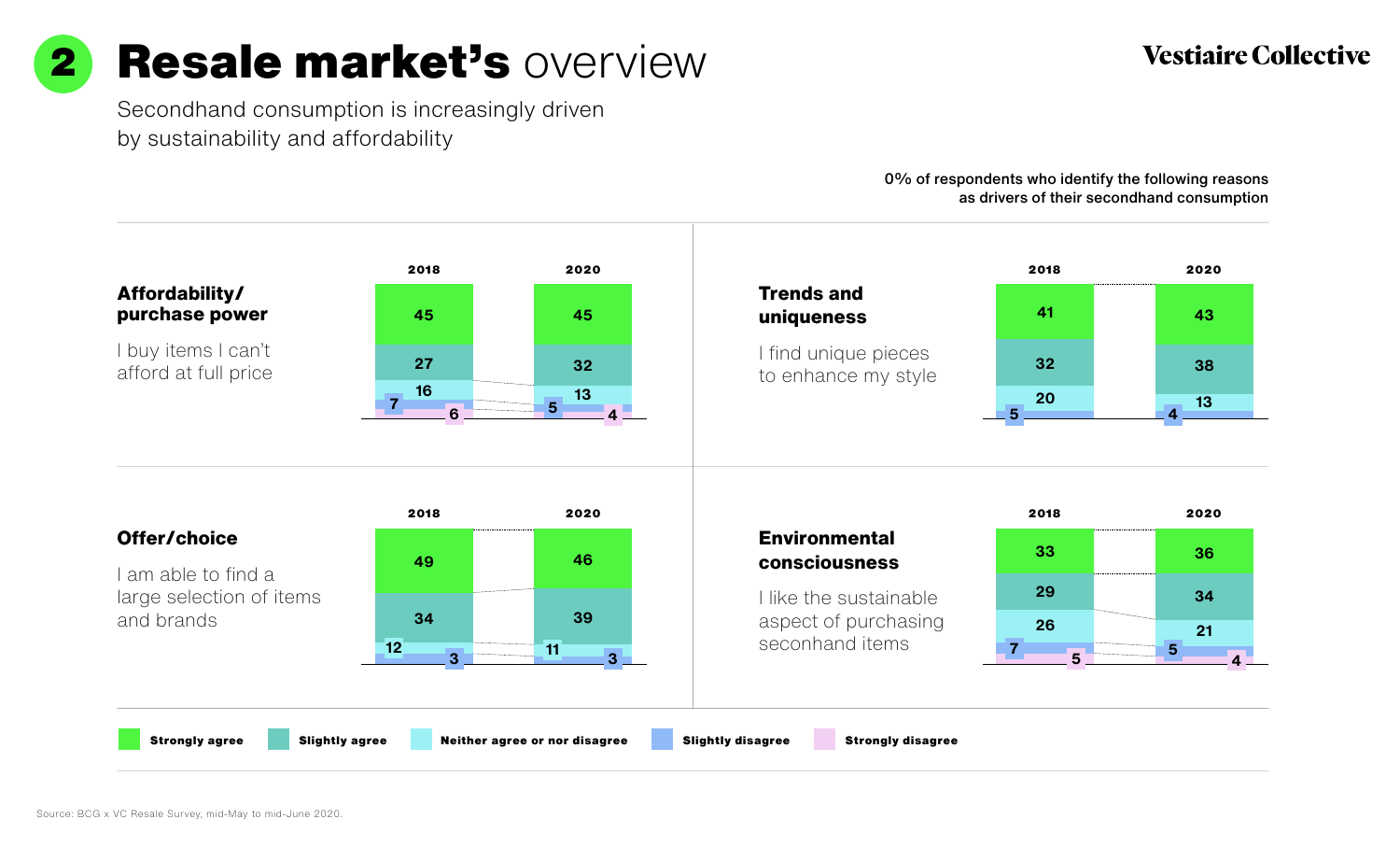# **The pandemic has accelerated consumer trends in sustainability, sales channels, and fashion consumption**













# **Vestiaire Collective**

% of respondents who rank the following behaviors first or second among planned changes

### **Responses to the question: "Once things start to normalize, how do you plan to adapt your behavior toward fashion?"**



| <b>Sustainability</b><br><b>habits</b> | Buy more quality item to keep for a long time               |
|----------------------------------------|-------------------------------------------------------------|
|                                        | Adopt a more sustainable behavior                           |
|                                        | Buy more from socially responsible companies                |
|                                        | Consume less                                                |
|                                        | Reduce the number of items I own/buy                        |
| <b>Channel mix</b>                     | Buy more from online secondhand platforms                   |
|                                        | Buy more online                                             |
| <b>Fashion</b><br><b>Consumption</b>   |                                                             |
|                                        | Make fewer impulse purchases                                |
|                                        | Limit fashion expenses to save money because of uncertainty |
|                                        | Shift fashion expenses to more purpose-driven categories    |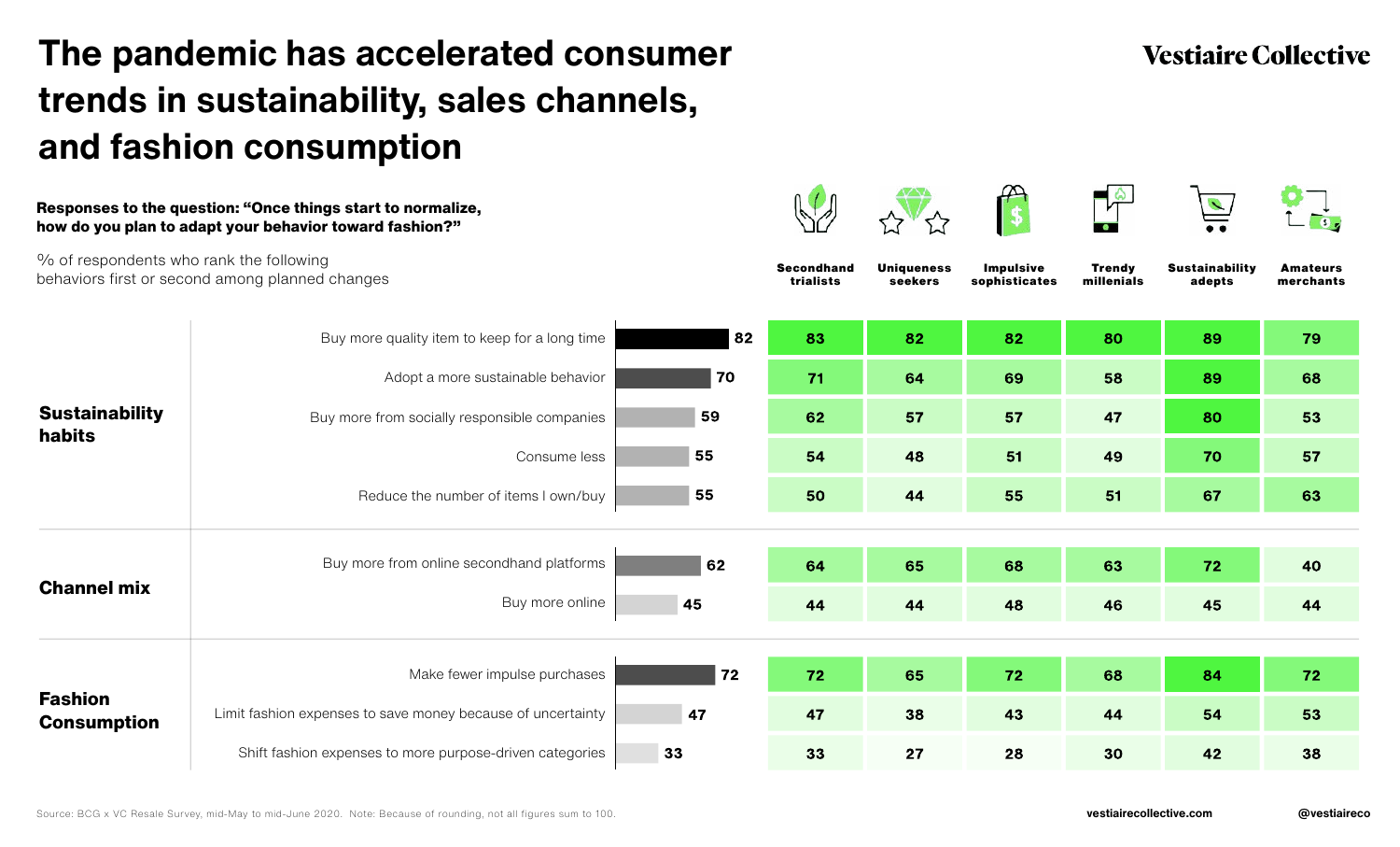# **A thriving secondhand market drives sustainable consumption**









# **Vestiaire Collective**

**85%**

**70%**

**60%**

### **The Upscale Effect**

### **The Durability Boost**

### **The Circular Life Cycle**

of preowned buyers participate to reduce overconsumption by trading up fast fashion to fewer, betterquality items.

of fashion consumers are encouraged to take greater care of their items thanks to the existence of a liquid secondhand market.

of preowned sellers would not have given a second life to their items without the existence of a secondhand market.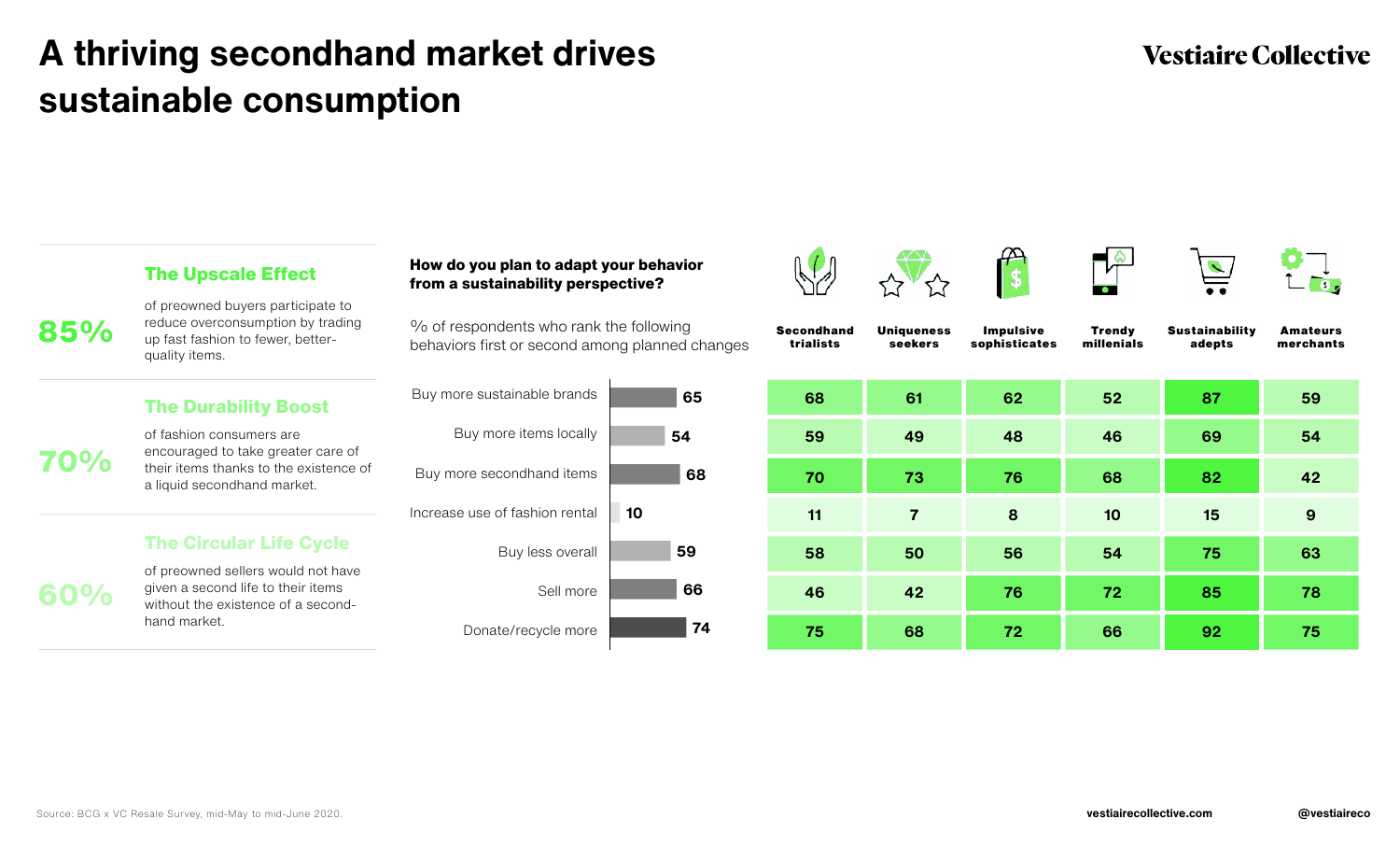

3 Overall S&I Strategy







### **Being exemplary as a company**

### *Objectives: Objectives: Objectives: Objectives:*

- Be a fair & diverse employer
- Become best place to work
- Be one of the best rated B Corp

# **Reducing the footprint of our activities**

# **Empowering our**

# **community of users**

### **Triggering systemic change in the industry**



Our employees are our first fashion activists: we aim to give them the keys to act in their daily professional & personal lives.

- **O** Drive pride & engagement through a product that reflects who we are
- **O** Develop tools and incentives to shop sustainably
- Be the leading voice of Circularity in Fashion
- **Advocate for more Women in** Tech

**We want to be an exemplary employer, and eventually become an "Entreprise a mission".**

- $\bullet$  Reach a net climate benefit by the end of 2025 by:
	- Reducing our carbon footprint by  $25\%$
	- **•** Avoiding more emissions than we emit

# **Vestiaire Collective**

**We have an amazing circular model which avoids 100% of production** 

**impacts.** However, our transportation, packaging, warehouses and digital use have a footprint: we aim to reduce it to a minimum and ultimately compensate it where we can't reduce it further.

We develop activist features and incentives on our platform, we raise awareness and share information as transparently as we can, to **give everyone the tools to make the best possible decisions for people & the environment.** 

We work with the brands, institutions, NGOs and policy makers to **accelerate the advent of a circular economy of commons over a linear economy focused on individual property.**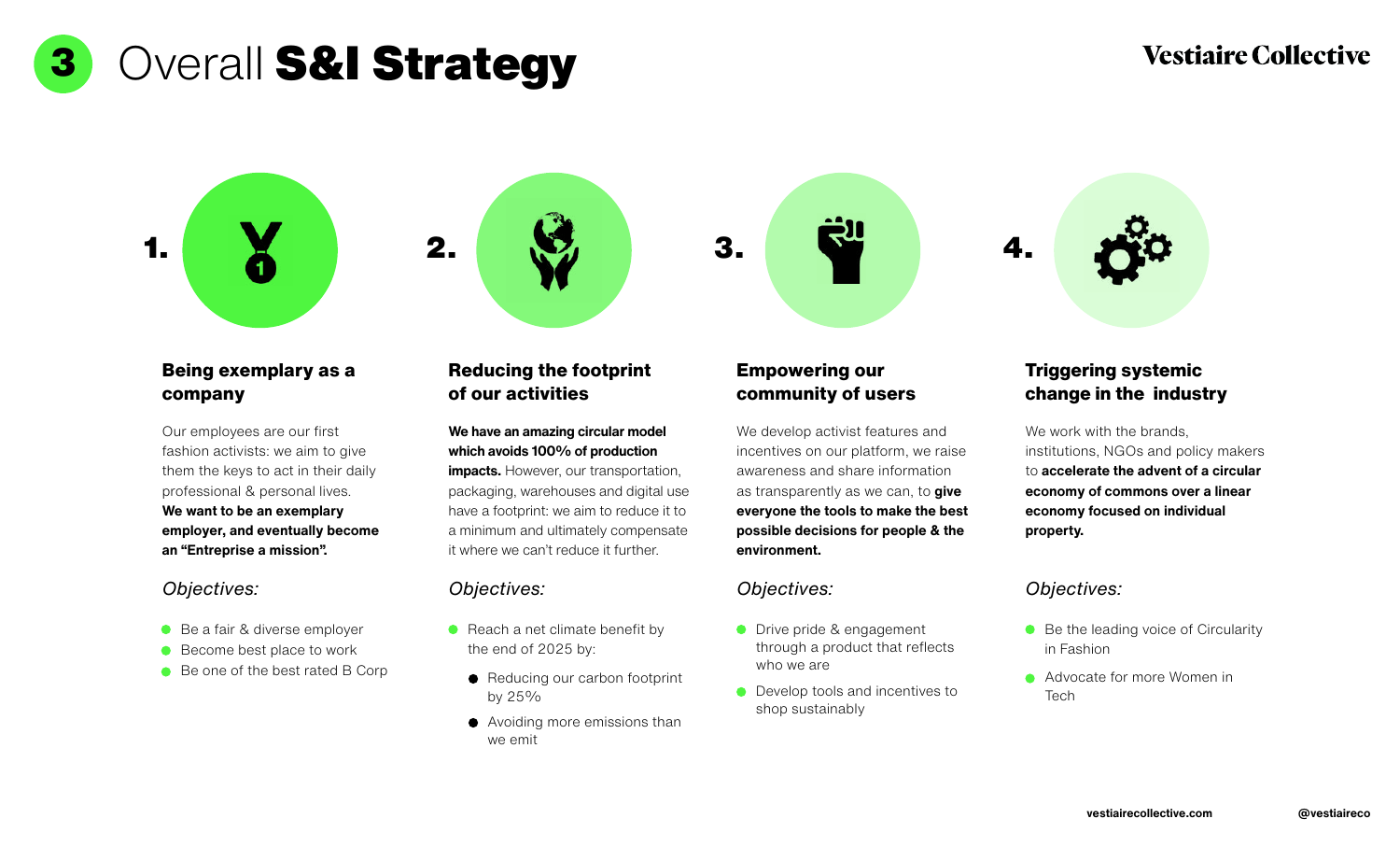

2020

### December 31st, **end date:**

**For fiscal year** 

\* Please note that the score is not 100% final yet, B Lab is currently running their final analysis and it might change slightly

# Overall B Impact Score 89,4





### **Your Company**

B Corporation Certification Qualification

Your Country

Your Sector

Your Size Range



GOVERNANCE

# **WORKERS**

# VESTIAIRE COLLECTIVE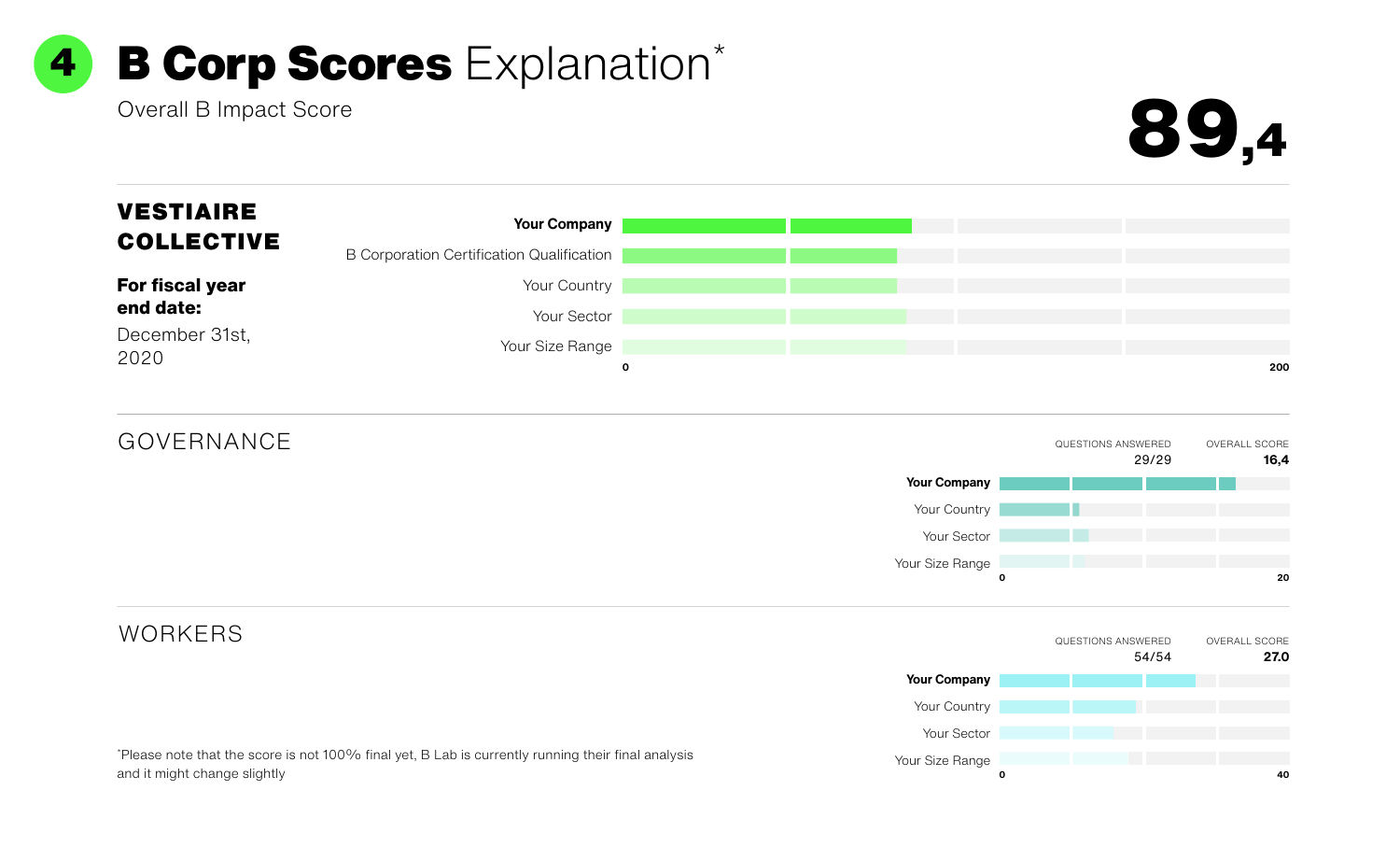# **COMMUNITY**

# ENVIRONMENT

# CUSTOMERS



\* Please note that the score is not 100% final yet, B Lab is currently running their final analysis and it might change slightly

# **Vestiaire Collective**



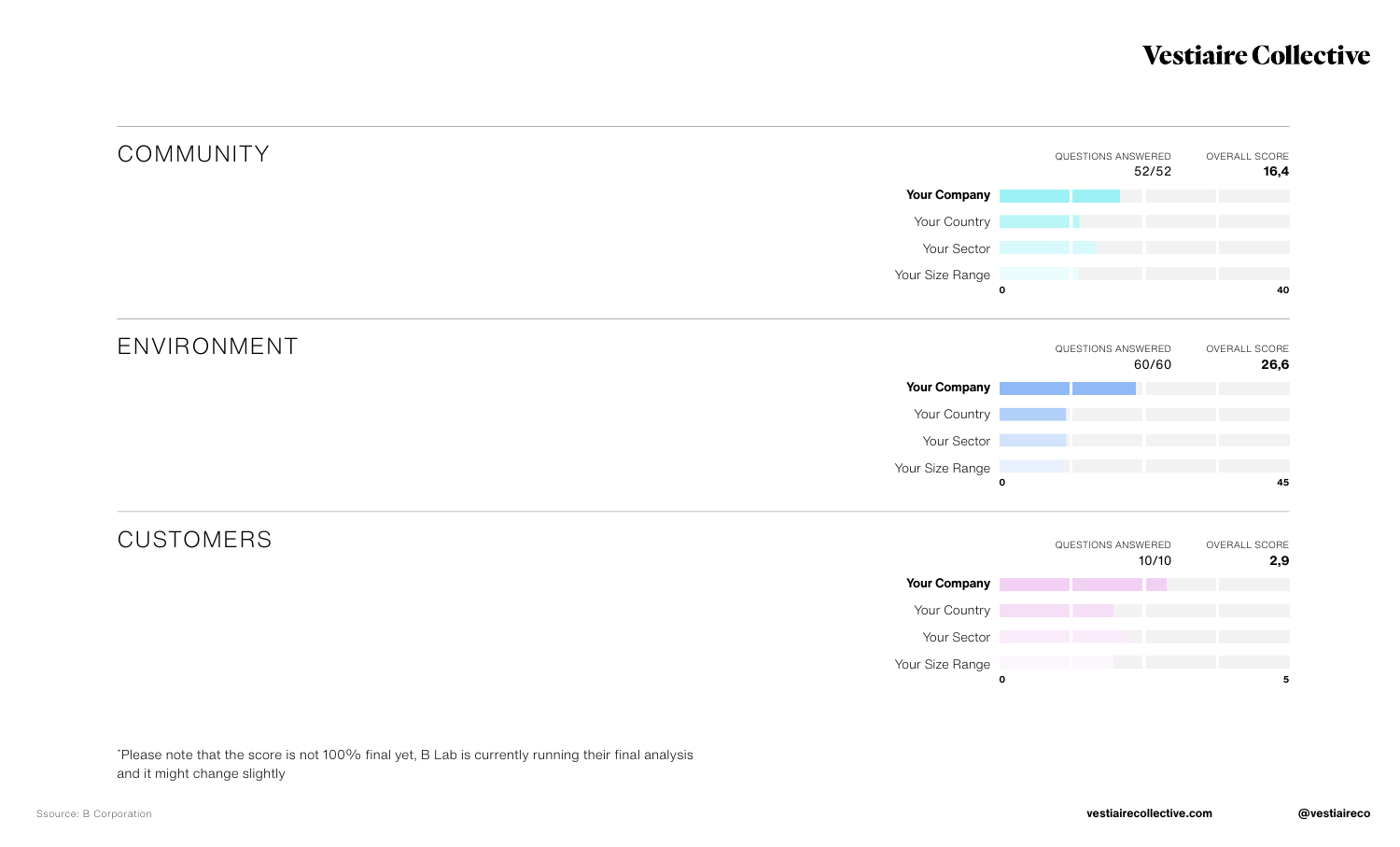





# **LEADERSHIP & VISION EXCELLENCE SIZE RANGE**

We completed the questionnaire in **less than a year**.

# **Vestiaire Collective**



Aligned with our vision of being sustainable leaders, we are the **1st fashion resale** player to get B Corp, opening the way for others to join

Majority of B Corp are small companies, we are one of the **very few global players** to achieve this

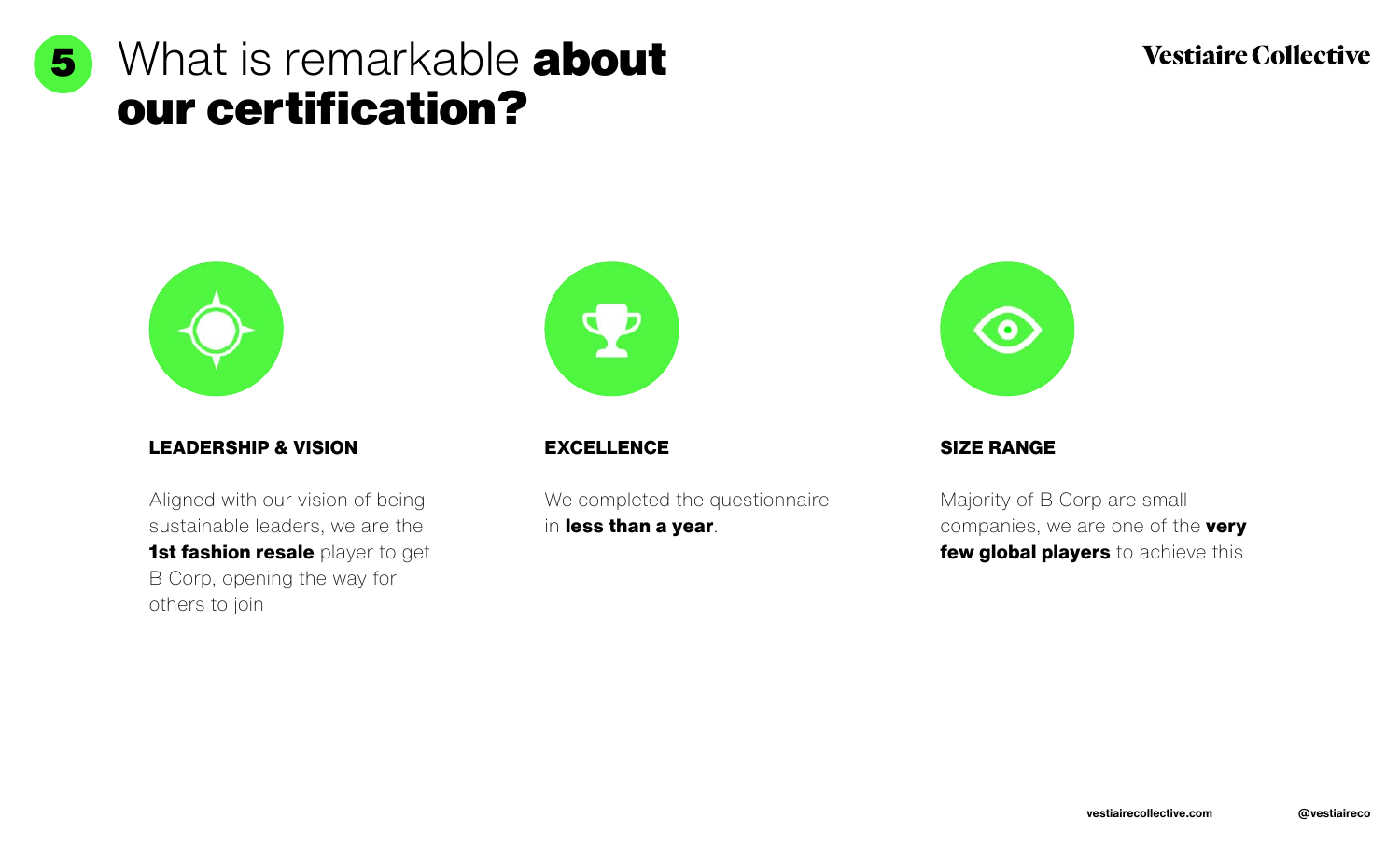# Vestiaire collective\* 6